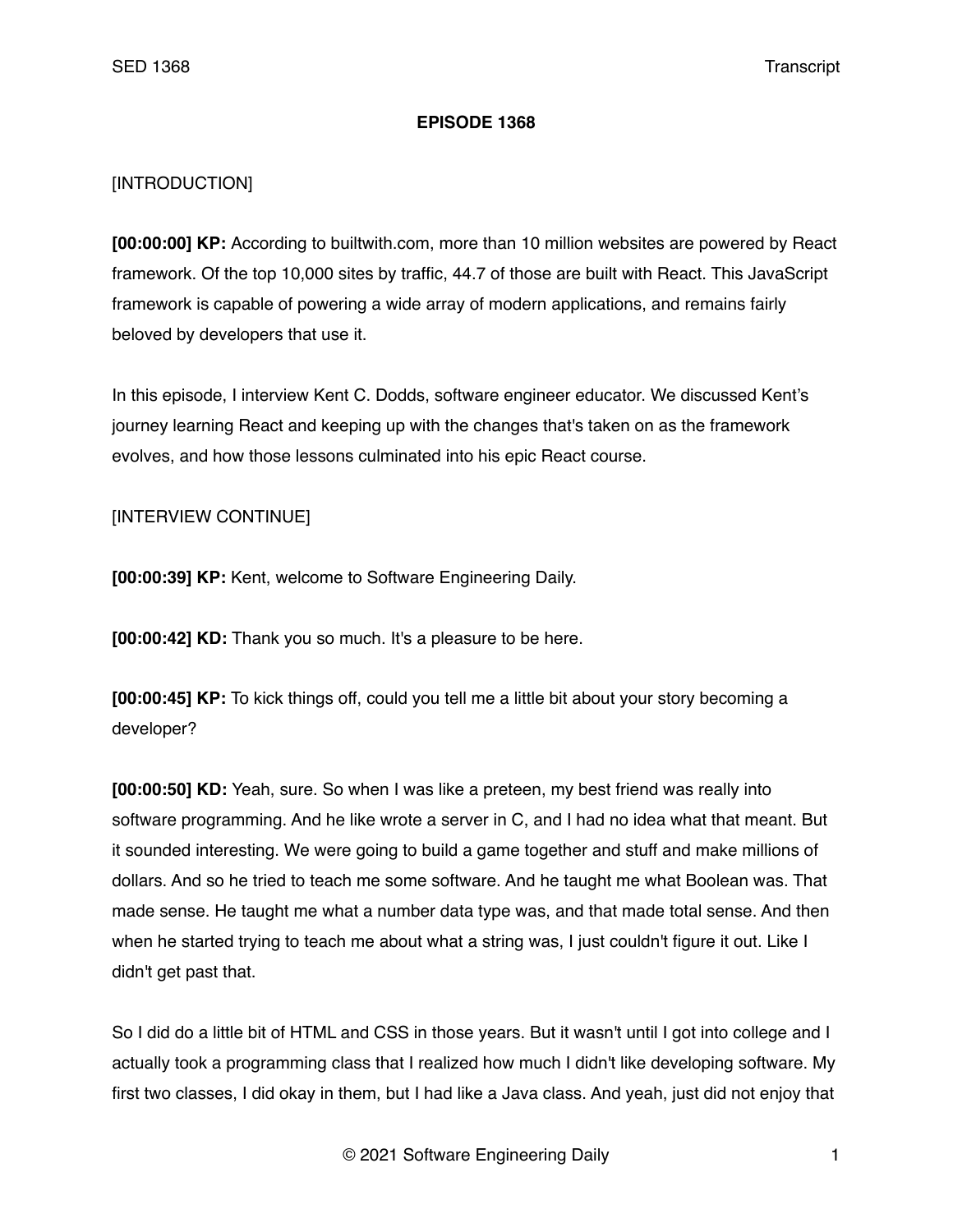a ton, because it was just too theoretical. Like, let's talk about linked lists and stuff. And I was still trying to figure out who cares. And then I had a computer systems class. And that also was really low-level. Like we wrote a program in zeros and ones. Like that was not fun to me. It was interesting, but the thought of sitting in front of a computer all day was like, "Yeah, doing that was not fun."

So it wasn't until I went on a mission for my church and then came back and took another path. I was going into information systems. And I took another programming class, and I had a job where I was supposed to manually upload a bunch of videos to YouTube. So I had to download videos from one server, upload them to YouTube. And because I was taking a programming class, I could automate some of the process. And I did, and it worked. And it just, like, blew me away how software could be practical.

And so all of a sudden I went from, like, programming is not for me at all. To programming is super fun and interesting. And then eventually, when I discovered JavaScript, and found how fun that ecosystem is, everything kind of fell over from there. And I've just loved it ever since. Maybe that was about a decade ago. No, no. Yeah, actually, maybe eight years ago. I was still in school at the time. And yeah, it's just been super fun ever since.

**[00:03:00] KP:** At what point did you discover React?

**[00:03:02] KD:** That was the beginning of 2015. I think it had been out for about a year by then. And a bunch of people that I respected and looked up to, and my friends seem to think it was really awesome. I was way into AngularJS at the time. And like I had a podcast, and I was a contributor to AngularJS core. And so I was really into it. But I took a look at React and I was very fascinated by some of the ideas there.

It wasn't until the end of 2015 that I actually switched jobs and got a React job at PayPal that I really jumped into React. And so, yeah, it's been about six years with React now. It's been awesome. Really, really happy with React.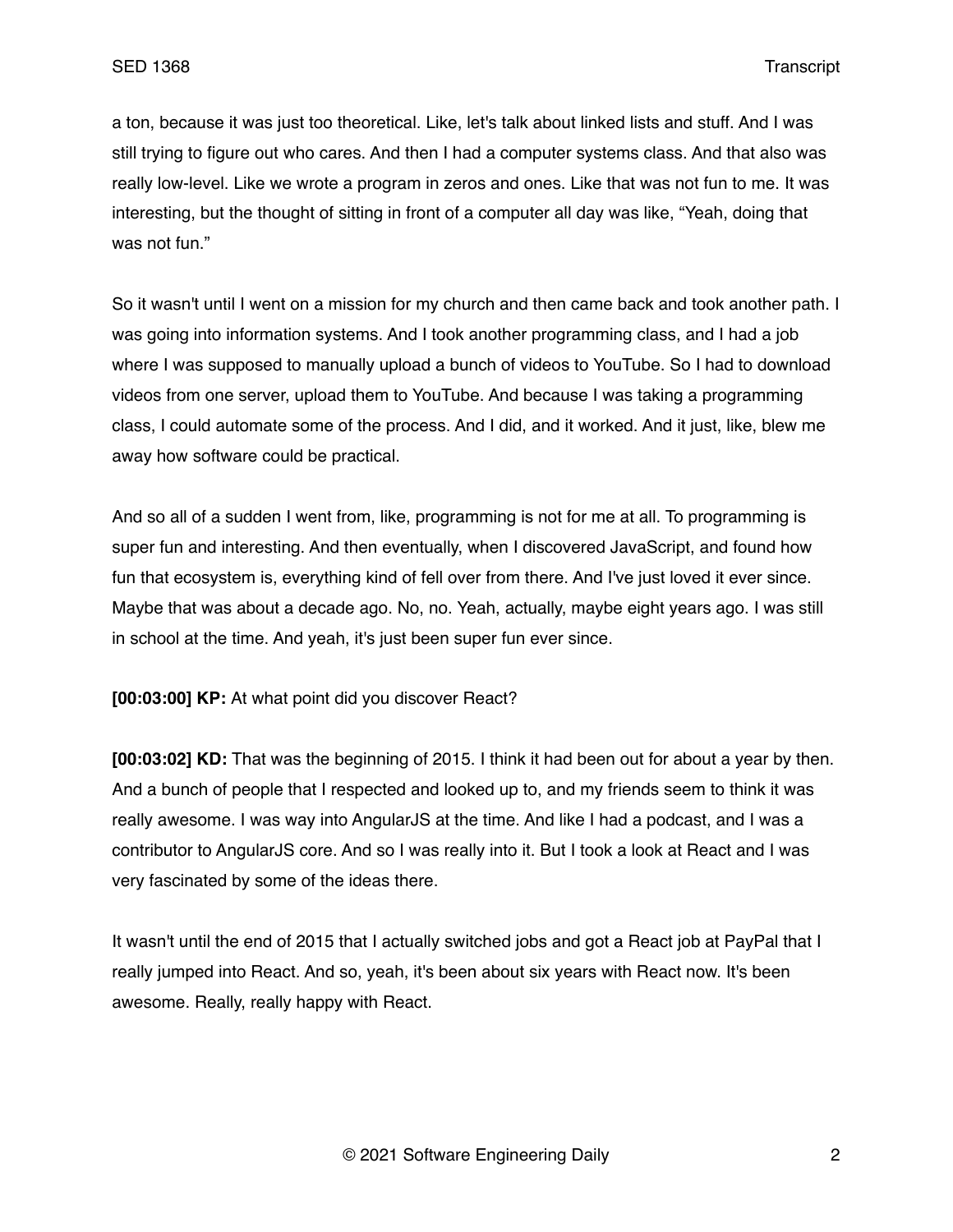**[00:03:44] KP:** React has evolved quite a bit. When I started, there were no Hooks. And I think even the way I manage routes has changed three or four times. What's that experience been like keeping up with this evolving framework?

**[00:03:55] KD:** Yeah, that's actually one of the appealing things about React to me is that it can evolve like that. With Angular JS, it was – Well, I mean, backbone never really did evolve. That's where I kind of started with my frontend frameworks. And so it's pretty much what it's always been. And so almost everybody's moved off of that. And AngularJS, they didn't really evolve. They created a new framework and kept the name.

Ember has done a pretty good job of evolving and changing as requirements have changed. But they've really struggled to get mindshare. React has done a phenomenal job focusing on like their core competency of the Vue, and state management for the UI, and then letting the community kind of collaborate together and innovate. And I think that's one of the reasons why React is so popular is because the community can innovate so well around different ideas. We don't have to wait for the framework team to kind of figure different things out. We can kind of figure things out on our own. And now you've got a team of hundreds of thousands of people working on solving these problems.

And while that does lead to a little bit of churn, it allows React to stay focused on what they do and what they do really well, and enables them to evolve. Because yeah, I also started with react.createclass, and you had mixins for code sharing. And then went through the class syntax. And each one of these had their own set of tradeoffs and problems and just kind of decisions that they made. And then Hooks came around and that has just been a game changer. So much, in fact, that Vue has adopted the same pattern as well. And other frameworks are trying to adopt the same concept of Hooks, which is just a really great model for code reuse. And so I've been really happy with Hooks for the last – Oh gosh, I think it was three years ago that they were announced, maybe four. And I haven't written a class component in years now. So it's pretty much stuck on React.

And yeah, the router has evolved as well. React router is kind of the de facto standard. And that, a lot of people give Ryan and Michael Flack for their evolving router. But it actually hasn't changed a whole lot. I mean, it has changed a fair amount, but not super rapidly. Like the last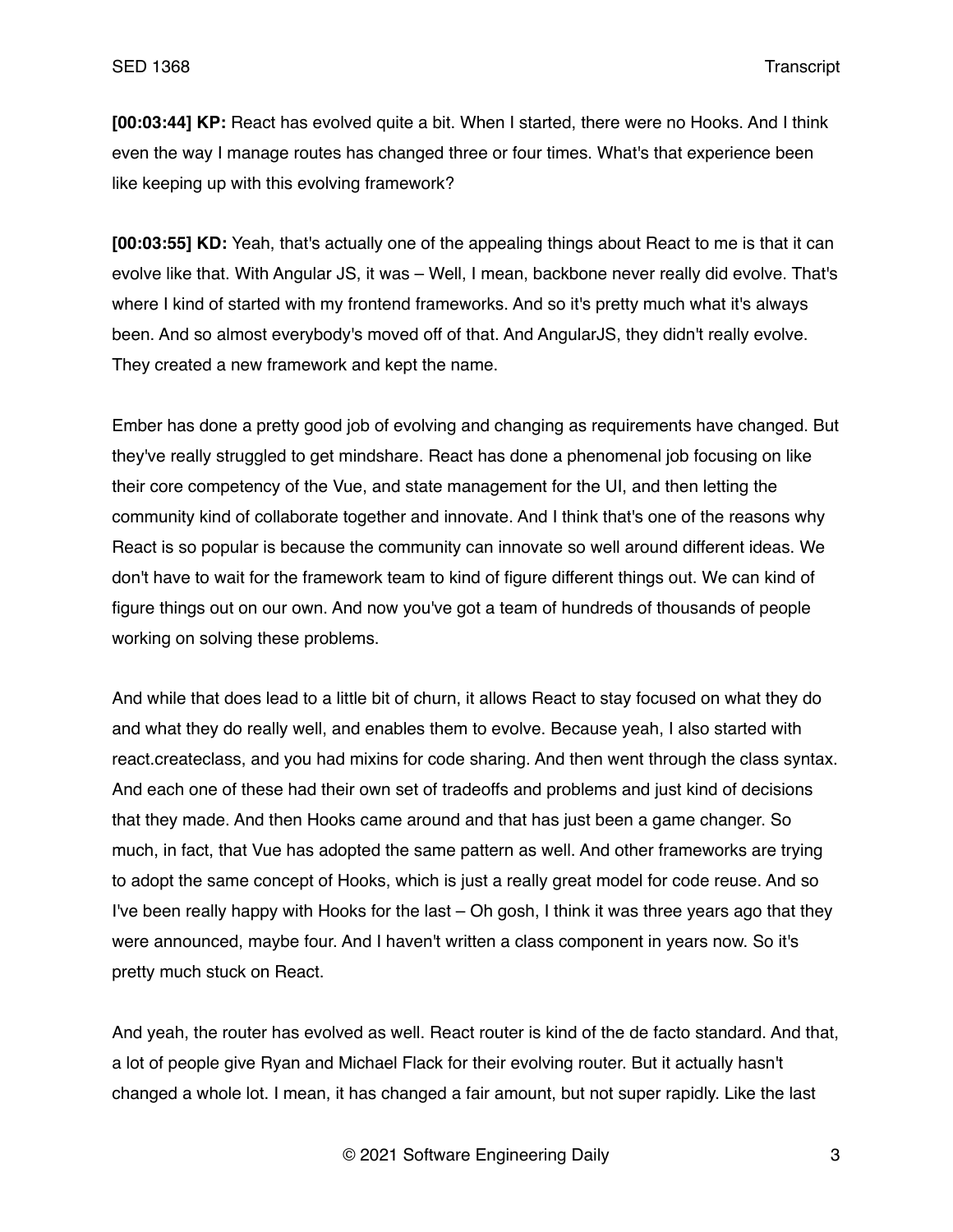change was several years ago. They're coming out with a version six that's just going to knock everybody's socks off. And I'm really looking forward to that. It's kind of based on the work that they've been doing with Remix, which I'm also super, super excited about.

So yeah, the React ecosystem itself has evolved. But I think that's one of the things I like about it is its ability to evolve as new ideas come up. And we can keep most of the things that we understand and most of the things that we've learned. That was one of the things that bothered me when I left Angular. The Angular community was so much of the knowledge that I had accumulated was useless to the rest of the skills that I needed for the rest of my development, whereas with React, I spend most of my time learning JavaScript or TypeScript. And those skills only helped me in other areas as I'm working with React.

**[00:06:58] KP:** At what point did you decide you want to not just write code but teach other people how to write code?

**[00:07:04] KD:** Oh, teaching for me is always inseparably connected to learning. Even from like at a very young age, when I was in church, and everything I've always been encouraged to teach. Like in church, we speak in front of our peers and everything. So it's been very natural to me to teach. The first coding thing that I ever taught was actually the first meet-up I went to. I looked on the meet-up page and saw that they were looking for a speaker. I'd never been to a meet-up before. So I didn't realize that meet-ups are literally always looking for speakers. So I thought, "Oh, I guess I'll help out." And I spoke about a library that I had written. And then I also put together an Angular a workshop for my classmates when I was in school. So yeah, this whole time that I've been – And actually in that first class, that first programming class, my first year in college, I volunteered to be a tutor as well.

And so for me, teaching is the way that you solidify the things that you've learned. And so you don't really – Like you have to be able to articulate what it is that you've learned before you can really say that you've actually learned it. And so as far as like when was it that I decided I wanted to teach for money, that was when I realized that I could, I guess. When I was actually still in school, and I'd given a meet-up talk and that was recorded and put on YouTube. And John Lindquist, the creator of egghead.io, saw that and said, "Hey, Kent, we want you to turn that into a course for us." I think I was instructor number like 12 or something on Egghead. So it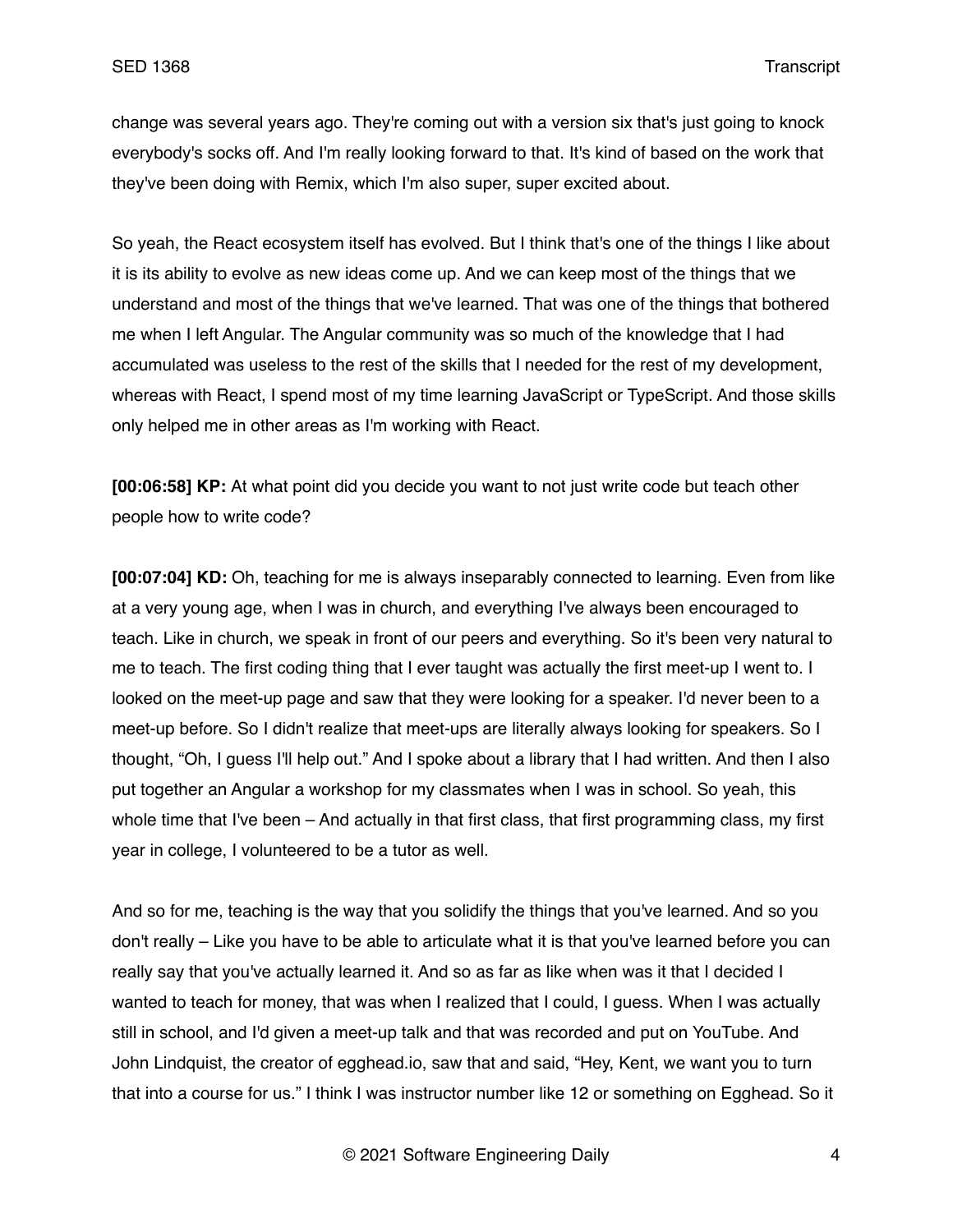was pretty early days back in, I think, 2014 probably. And yeah, and I made a course and started like paying my mortgage with this side hustle. And so I realized, "Oh, wow! Like not only do I get to teach to solidify my understanding of what I know, or what I think I know, but I also get to make a pretty good like side income while I do it." So I've been teaching for basically ever.

**[00:08:59] KP:** Very cool. What sort of content will listeners find it epicreact.dev?

**[00:09:06] KD:** So epicreact.dev is clearly a React platform or course, but it's certainly different from what you're thinking when you hear me say the word course. You're probably trying to compare it to something like Udemy, or an Egghead course or something like that. It's nothing like that. Basically the best way to think about it is like it's a semester class, like a three credit class at a university, where like the expected completion time is around 14 weeks because there's just so much content there. There are around 350 videos. And as much time you spend watching the videos, you actually spend two to four times more time on your keyboard working through exercises. So it's very exercise-focused.

And to give a little bit of backstory on why it exists, I've been teaching React to pretty much since I started using it. And as I've been teaching workshops, slowly I started with one workshop and then realized I needed to split it into two and then more as I developed more content and wanted to focus each workshop on different aspects. And so I have a fundamentals workshop, and then a performance workshop. And we've got advanced patterns, and advanced Hooks, and basic Hooks and actual, like, let's now apply these things to something practical and build a real app. And that's like four workshops. So yeah, there's just a lot of content there. And also testing.

And so I was delivering these workshops. But because I don't scale very well and my time is valuable, it was really inaccessible to people because it was so expensive. And then there's also – Like I can't do things at every learners pace. I just have the pace and hopefully it matches closely to your pace. And so for those reasons, I realized that I wanted to scale this beyond myself so I could reach more people, help more people to learn this so they can make the world better. And so once I solidified the material by delivering these workshops dozens of times, I decided to record it as if I were giving a workshop to just a single individual. So I'm talking to the camera and talking to you and saying, "Hey, here's what we're going to be doing for this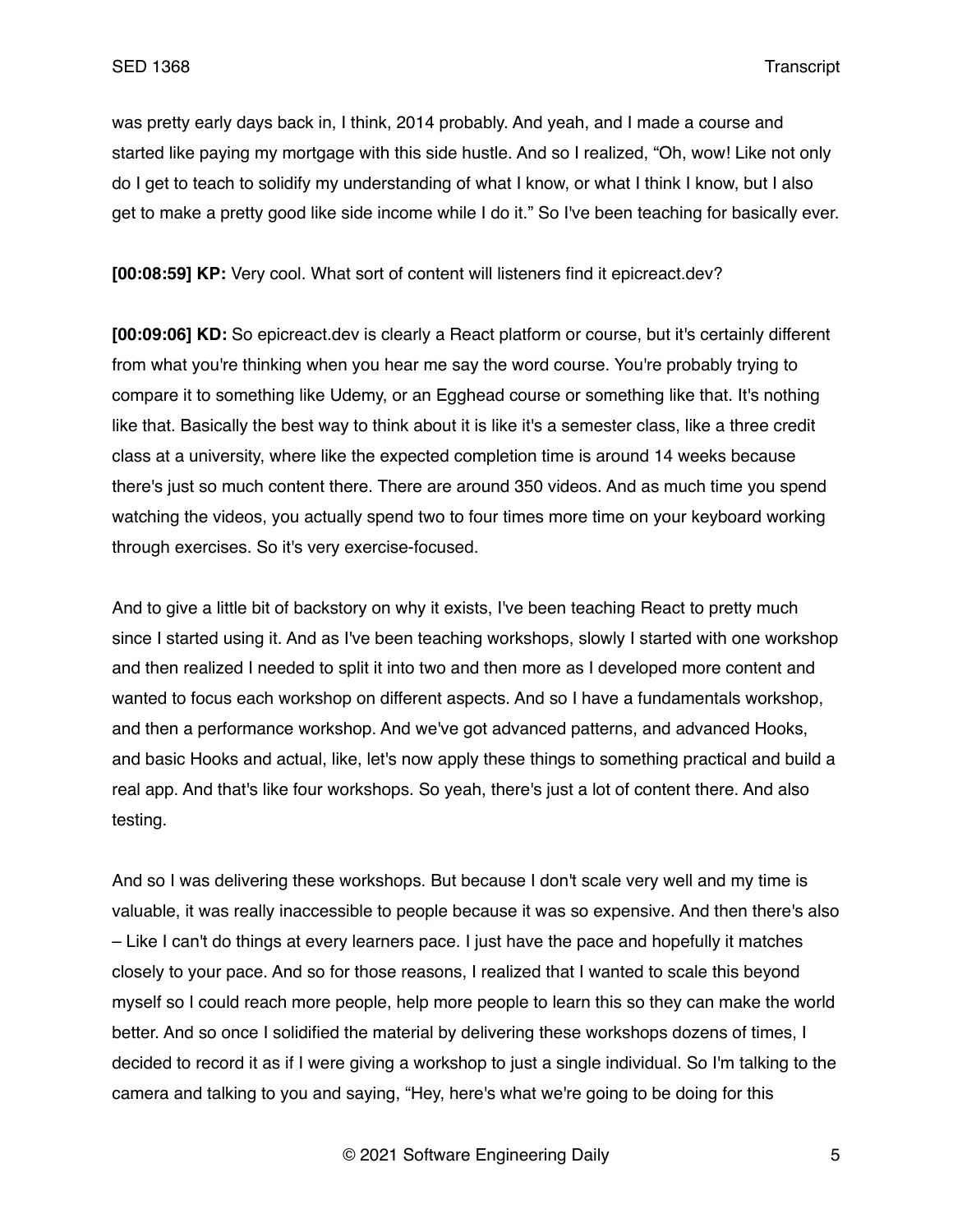exercise," and go and do it. And then I work through the solution with you. And yeah, that's what Epic React is. We also have, I think, it's 10 or 12 episode podcast with React experts. And yeah, a bunch of other cool and interesting things both free and paid on epicreact.dev.

**[00:11:32] KP:** Well, what are some of the prerequisites? How much should a beginner know before they take on that course?

**[00:11:39] KD:** Yeah, I have a blog post called the JavaScript you need to know for React. So I make an assumption that you are experienced with JavaScript, and maybe a little bit of HTML and CSS, but mostly JavaScript. And then if you have a good understanding of the JavaScript features that I list in that blog post, then you should be pretty solid. And it's nothing super crazy. Like we don't do generators or anything like that. But we're using default parameters. And we're using destructuring and default values there, and promises, and object spread and stuff like that.

And so yeah, just some fundamental JavaScript features that most developers should know and be comfortable with. And then, yeah, having some experience with React is useful, but not necessary. I do have a beginner's guide to React course that is free on Egghead. And so often people will take that first to kind of get a feel for what React is all about. And that is not exercisebased at all. That's like sit back, take notes sort of experience there. But if you go through that and you're like, "Okay, yeah, this sounds interesting. I want to really learn React. Then Epic React is the next step.

And yeah, you don't have to have any experience developing for the web either. But of course, having some experience, and mostly exposure to the problems that we're trying to solve is really helpful for being able to understand the problems that we're solving throughout the course. And so the more experience you have, the more you can fall back on when you're thinking about what you're learning. But I wouldn't say that precludes you from learning from the experience. And part of the learning process also is actually applying the things that you're learning so you have a good understanding of how things work. And this is one of the reasons why it takes so long to go through the material, because you, you technically could watch all the videos and get through the exercises if you just did it every single day for two weeks. But I certainly wouldn't recommend that because your brain needs breaks. And you need to apply what you've learned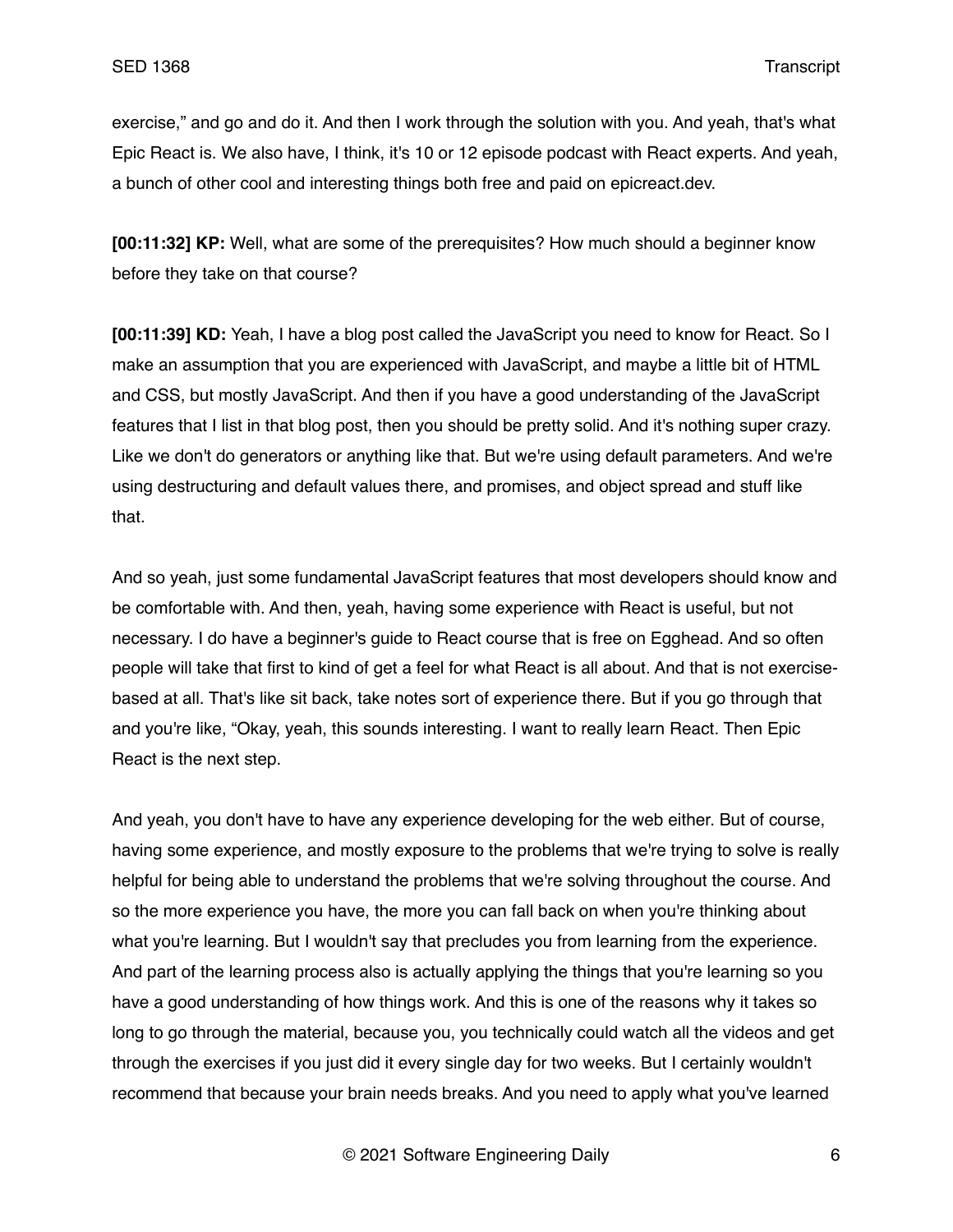in an app that you're working on. Or you just kind of interleave some of the final workshop where we're building an app together. Interleave some of that with what you're learning. And that's actually in the recommended schedule that I have for learning Clubs for people who want to go through this content together. I try to not assume much more than just some foundational JavaScript knowledge.

**[00:13:58] KP:** Let's now switch gears to a different persona. Imagine a seasoned software engineer. They know JavaScript. They know HTML and CSS, but they spent most of their time not developing web apps. So good coder, they're going to be new to some of the concepts of React. Are there common points of frustration you've observed in that path? Things that are counterintuitive at first, or people struggled to learn initially.

**[00:14:21] KD:** I find that people who have experienced with React, with like old version of React, where you're using classes and stuff, they sometimes struggle with Hooks. Beginners will sometimes struggle with Hooks as well just because it seems kind of magical. I think experienced software engineers should be able to pick up on Hooks. Maybe if you don't have any experience with JavaScript, then some of the way that Hooks works might seem kind of magical until you get a good understanding of how closures work. But I think most seasoned engineers shouldn't run into too many problems, especially if you don't have experience with class components, then you have less to unlearn, which is good. People who have experienced with class components have to change the way they think about components.

I guess the other thing is experienced engineers who don't have experience with components and maybe are more familiar and used to object-oriented programming, there's some adjustment there for thinking in more like functions as a first class citizen. And a lot of that comes down to JavaScript, the language, than it does React. Like probably the biggest surprising thing for people with React is Hooks. And then of course, there's JSX. But JSX is the sort of thing you can learn in like a day, and then it's really not a problem. So it's mostly the Hooks can be a little bit of a challenge for seasoned engineers. And the way that I teach it, and Epic React kind of eases you into that. So hopefully it ends up working on. And so far with the feedback that I've gotten over the last year since I released it has been really positive. And nothing in particular stands out beyond that.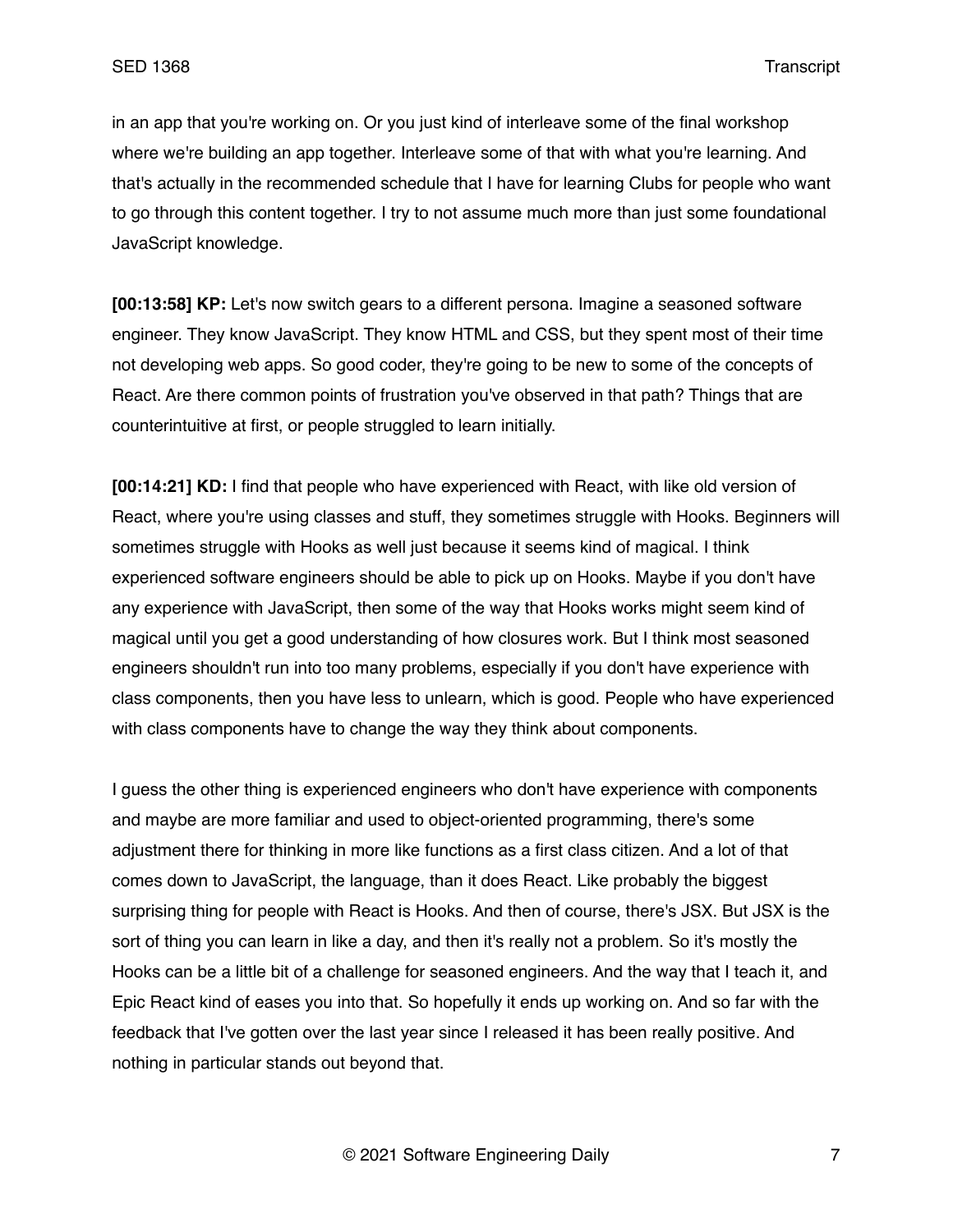**[00:16:03] KP:** Well, Hooks are powerful. But yeah, interesting and kind of new abstraction. I can see why you need a course to teach them. I don't know that it's fair to ask you to sum them up in a sentence. But for listeners who might not be familiar with React Hooks or the idea of a hooked, what is it?

**[00:16:18] KD:** Yeah. So Hook is basically a special function from React that allows you to hook into either state, or side effects, or some combination of the two, for managing state and side effects. That's basically it. So you have a useState hook. And by convention, they're all prefixed with use so that we can have some static code analysis tools that can give us warnings when we're doing things incorrectly. And so we have a use state that allows you to manage some state inside of the function body of your component. And so your React component is a function. It accepts some arguments. And we call those arguments props. And then it returns React elements, which is the JSX. And so you'll return your UI.

And so within the body of that function, you can call these Hooks to manage state and side effects. So if we were building a very simple counter, then you could say react.usestate. You pass your initial value as an argument. So we could say zero. And then what it's going to give back to you is a tuple, an array of the state and a mechanism for updating that state. And you can call it whatever you want. We use destructuring to take the first and second items out of that array, or you could call that count and set count. And then you can render a button with an onclick handler that calls the set count function to increment that count. And so that's managing state. And then you also have a react.use effect, which you pass a callback to. And so every time there's a re-render, so every time your component updates some state, then this callback will get called. And you can synchronize the state of the world with the state of your app. So if we're updating the document title to have, whatever, the value of our count is, then we could say document.title equals whatever that count value is.

And so every time that count value is updated, whenever there's a state change, we call a set count that triggers a state change, and that triggers a re-render, then our use effects callback will get called and we'll be able to update the document title. So use effect for managing any side effects based on any state change. So it's synchronizing the state of the world with the state of our application. It can also be used for requesting data to go and say, "Oh, well, the user wants to now get the chats from this chatroom." They've changed the chat room that they're in.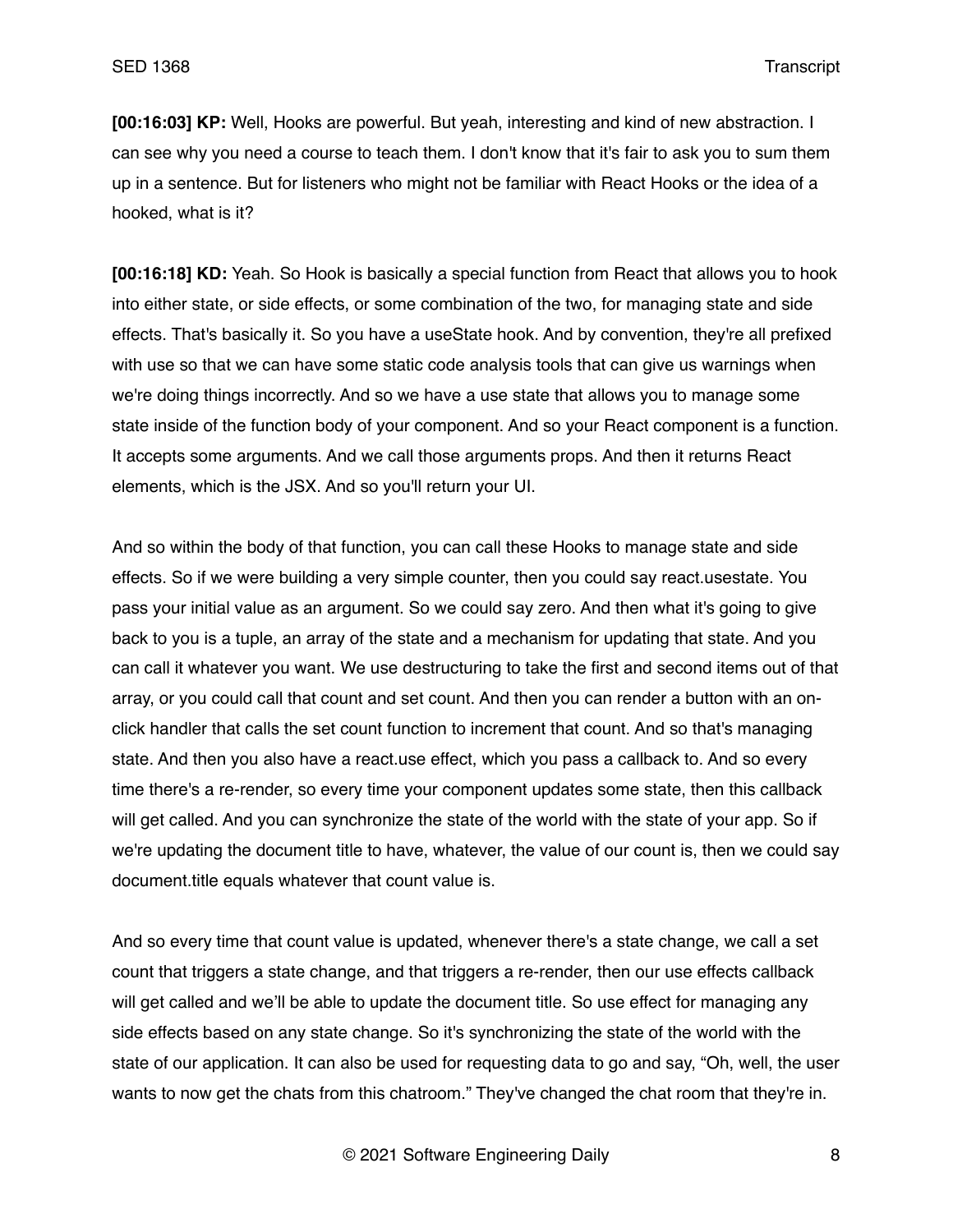Okay, so we'll go and get those chats and then update our own state based on what those chats are. So it's kind of synchronizing the state of the world now with the state of our app in a way. And so that's use effect.

And then we've got a number of other hooks to facilitate those two core competency. So a little bit further. So there's a way to manage state that doesn't trigger a re-render because there are uses for that. That's a use ref hook. There's a way for passing values all throughout the React tree, the component tree, because sometimes it's really inconvenient or not. You can have a nicer API for your reusable components by putting some state in a kind of a shared pool of state, which we call a context. And then any component from that provider component on down can access that value of state without having to explicitly pass it as arguments to these components, which we call prompts. And so that's our use context hook. And there are various others for just facilitating those primary two use cases for hooks.

And then the thing that made Hooks such a game changer for the React community, was before we had to do all of this sort of thing within the different lifecycle hooks, not to be confused with React Hooks. But that's what we called them, was lifecycle hooks of the component. So we could run some code when the component initially mounted. We could run some code when there was an update to our component. And then we could run some code when it was unmounted. And those were in three distinct methods on our class. And so you would often have multiple, or each one of those that was specific to a specific use case, or what you might call a concern. And so you'd have a component that could potentially have multiple concerns in it. And then the code for each one of those concerns was kind of spread throughout those methods.

The nice thing about – Like the biggest game changer about Hooks is that you – Because everything now is, instead of those class methods, you have these Hooks within the function body. You can co-locate all of the code for the concern into one area of the function body. And then if you decide, "Hey, I want to do the same thing in this other component." Then it's literally just JavaScript that you can reuse just like you do with any other JavaScript and you make what just a function, and then call that function into those two places. And we call that a custom hook. So it's a function that uses other hooks is what we call a custom hook. And those are typically prefixed with the word use just so that we can get some of the additional static code checks for us mostly from ESLint. And then also the convention can be useful for developers reading the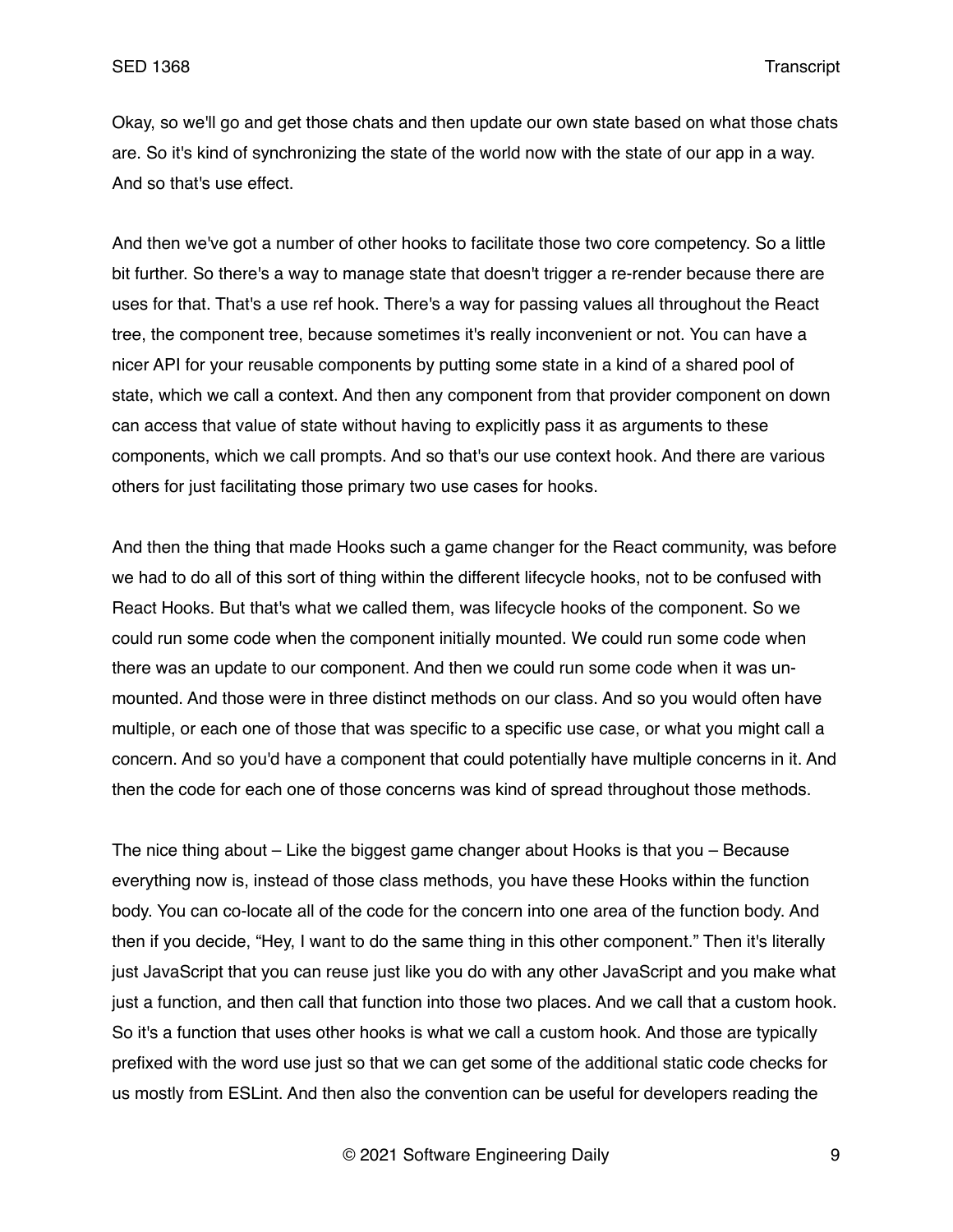code. So I realized that was certainly much more than a single sentence. But hopefully that gave people a pretty good overview of what React components look like these days.

**[00:21:32] KP:** Yeah, it's a great walkthrough. Thank you for that. Using a lot of those Hooks and some of the other tools you teach in the course, it winds up with this workshop phase where people are going to create their own Epic React app. I don't know if the students who go through it share their projects with you or things like that. But I'm curious if you've seen any good examples of fun things people have built.

**[00:21:53] KD:** Oh, sure. Yeah, so build an Epic React App. We build a bookshelf together. So most of the workshops before this one, the way they work is you just have a simple repo on your computer. And we have exercise files. In each one of those exercise files, there's an instruction document that you can read to get some background information to help you kind of get some context around what we're doing for the exercise. And then within the exercise file itself, there are code comments and emoji that are kind of there to help guide people through the workshop.

And so that's why if you go to my website, kentcdodds.com, you'll see koala is my company mascot, because Cody the Koala is the emoji that guides people through these exercises. With building Epic React App, that workshop works a little bit differently, because we're actually trying to iteratively build a workshop together. And so we have branches that you'll check out. And I have some scripts to help people get to exactly where they need to be. And then you still have exercise files, but they're kind of spread throughout the app to make it like an actual app experience where you're working in multiple files to accomplish a single task sometimes.

And so with that, people have taken that bookshelf app and added features to it. It's been fun to see what people will add to that workshop app. And then yeah, occasionally people will say, "Hey, I built this really cool –" I can't think of examples right now. But there definitely have been – People will share apps that they've built either for work and they'll say like, "I couldn't have done this without Epic React." Or just like a toy app that they threw together for fun. I think somebody made a Clue game, like the game Clue where you have your scorecards or whatever. Somebody built that sort of thing to make it easier to keep score without killing trees, I guess.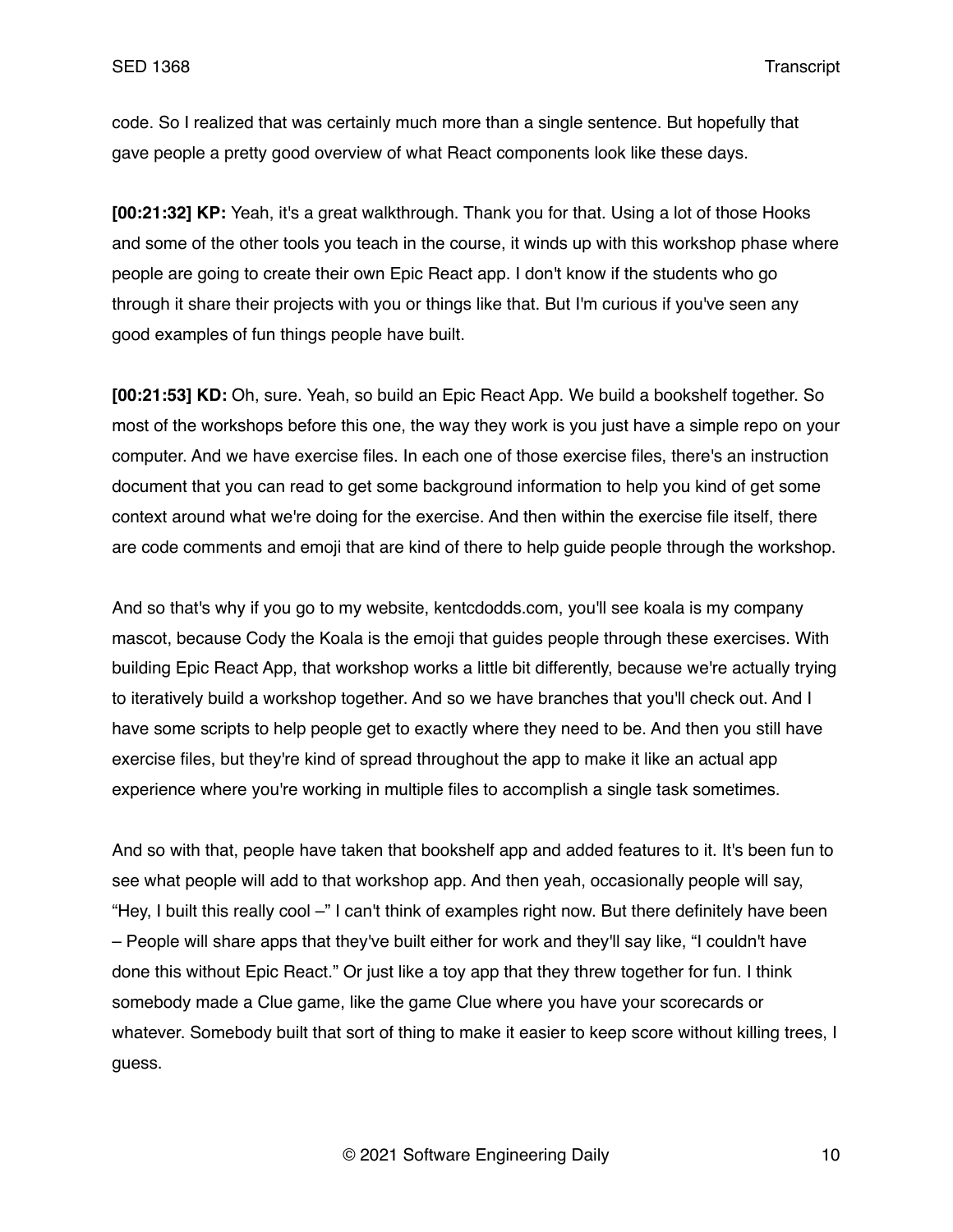So, yeah, I always appreciate when people share the cool things that they build based on what they've learned. And that's really the ultimate goal for me. My company mission is to make the world a better place by teaching people how to build quality software. And so I act under the assumption that most people, when they learn what I teach them, are going to try and make the world better with the software that they build. And so I want to help them do whatever it is they're doing better by teaching them how to build that software in a quality way.

**[00:24:13] KP:** One of the topics you cover was actually something I'm unfamiliar with. So maybe I need to go through that module, and it's React Suspense. Can you talk a little bit about what this is?

**[00:24:23] KD:** Yes. So for several years, I think it was 2017 at JS Iceland when Dan Abramoff introduced the idea of React Suspense and concurrent mode. I think at that time, they were still calling an Async React. But it's maybe a little bit too deep to go too far into it for this podcast episode. But basically, this feature allows React to render your React components. But if the user does some sort of interaction while React is doing that, it allows React to stop doing what it's doing. Because what action the user is performing might make that work unnecessary. Or even if it is still necessary, we don't want to block the user's interaction because JavaScript is single-threaded. And so it's a performance optimization.

But also what falls out of that optimization is the ability to optimize ever and pending states, because the abstractions that they had to build for this performance optimization kind of lends itself well for doing what we call suspending rendering of a component. And so what's interesting here, though, is in the last several years that they've been working on this very enormous feature, there have been a lot of changes and the way that this is supposed to work.

So the React Suspense workshop shows you what the world was like at that snapshot in time. But things have changed from that workshop, not in a hugely significant way, but a relatively significant way. And well, and the workshop also touches on things like avoiding waterfalls of  $-$ Like, often, we like to co locate our data requirements with a component that requires them. It just makes things easier to maintain that way. And so the problem with that is you don't get to start requiring that data or requesting that data until the component has rendered, which could be too late. Like it just makes things take a little bit longer. And so I teach a lot about how to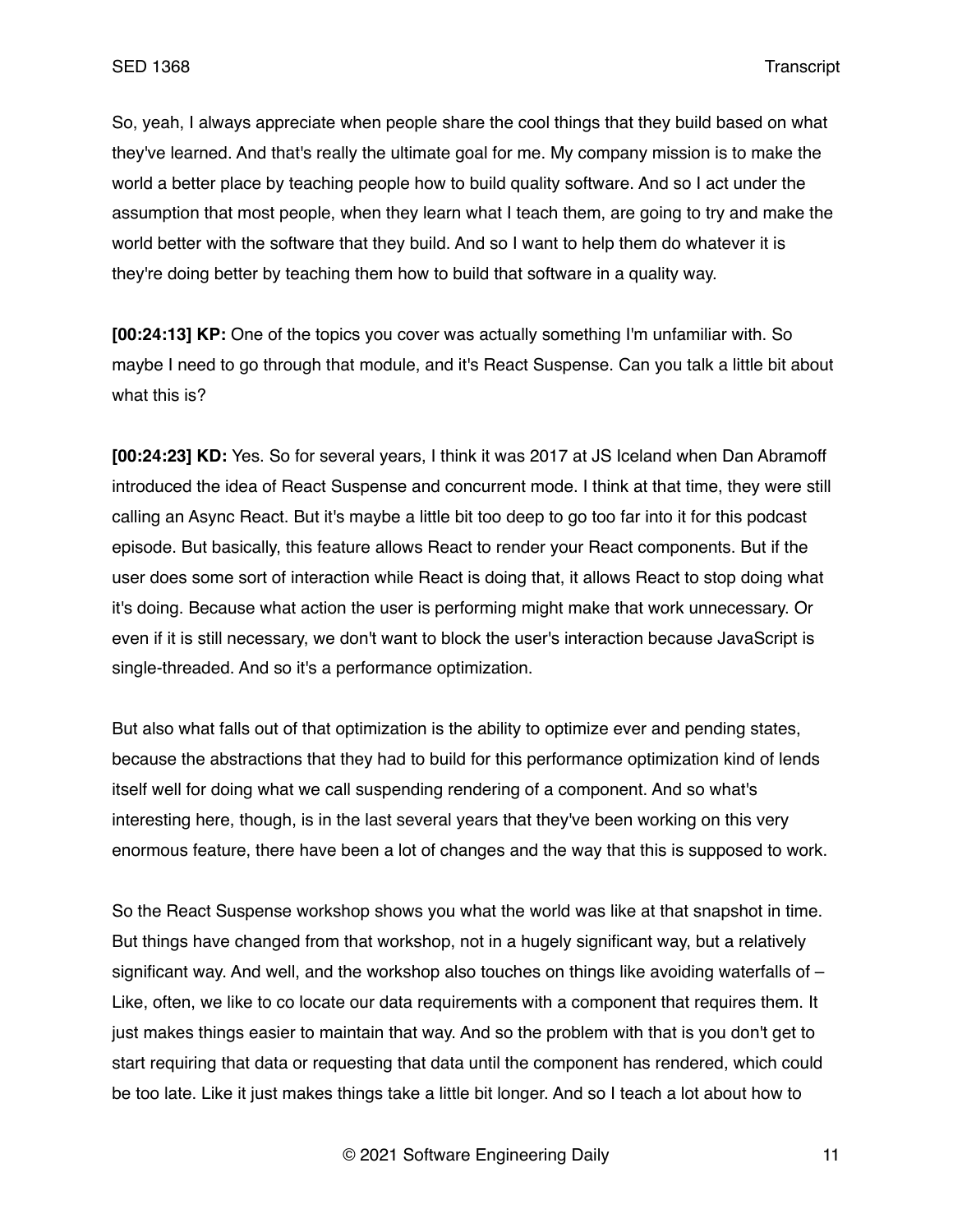implement render as you fetch. So you start the fetch as you start the rendering. And so that just speeds things up a little bit.

And so like there's some non-suspense specific features, some concepts that I teach in that workshop. But yeah, there have been a number of changes with Suspense since I made that workshop. And it's still a bit of a moving target. And I was really excited about Suspense until Remix came out and made it so all the problems that I needed Suspense to solve weren't problems anymore. So Remix is this framework by Ryan and Michael, who built the React Router. That is just a phenomenal React framework for building awesome applications, like my website, kentcdodds.com. And yeah, it eliminates a lot of the – Primarily the data, like loading data, showing error states that we get and really want from Suspense will still benefit from the concurrent mode features. But most of those you don't need to opt into. Those will just kind of happen automatically. So I'm not sure what the future of that suspense workshop will be. I'll probably just continue it in favor of teaching people how to build Remix apps, where lots of those data requirement features that Suspense kind of helps us with aren't actually needed.

**[00:27:34] KP:** Can you talk about Remix within the context of your own site? How do you apply it there?

**[00:27:40] KD:** Yeah, Remix is pretty much pervasive across the entire site. So my site is a simple Express app, which I deploy on a service called fly.io, in a Docker container. So whatever Docker container I stick up on there. And I can deploy it to multiple regions all throughout the world. And so I have a node server that's running – I think they've got something like 30 regions that you can deploy to. I'm only deploying to six based on my user analytics. That's all that I really need. And Remix, outside of that Express app, which is like, I don't know, maybe 200 line index JS file. Remix is a middleware that I stick in there, which handles the vast majority of my requests. And so then Remix has a server aspect to it for server rendering, as well as making data requests and that sort of thing. And then they have the client side aspect to it for routing. And there are so many things that I could talk. I don't know how long the show is supposed to be. But we're already at like a half hour. So I'm not sure how deep you want me to go into Remix. But it really is the foundation for my entire app. It's the reason that my app is really quite fast despite the fact that every single user has a unique experience on the website. So I can't do like just CDN caching or anything. Every single page is unique for every single user. And so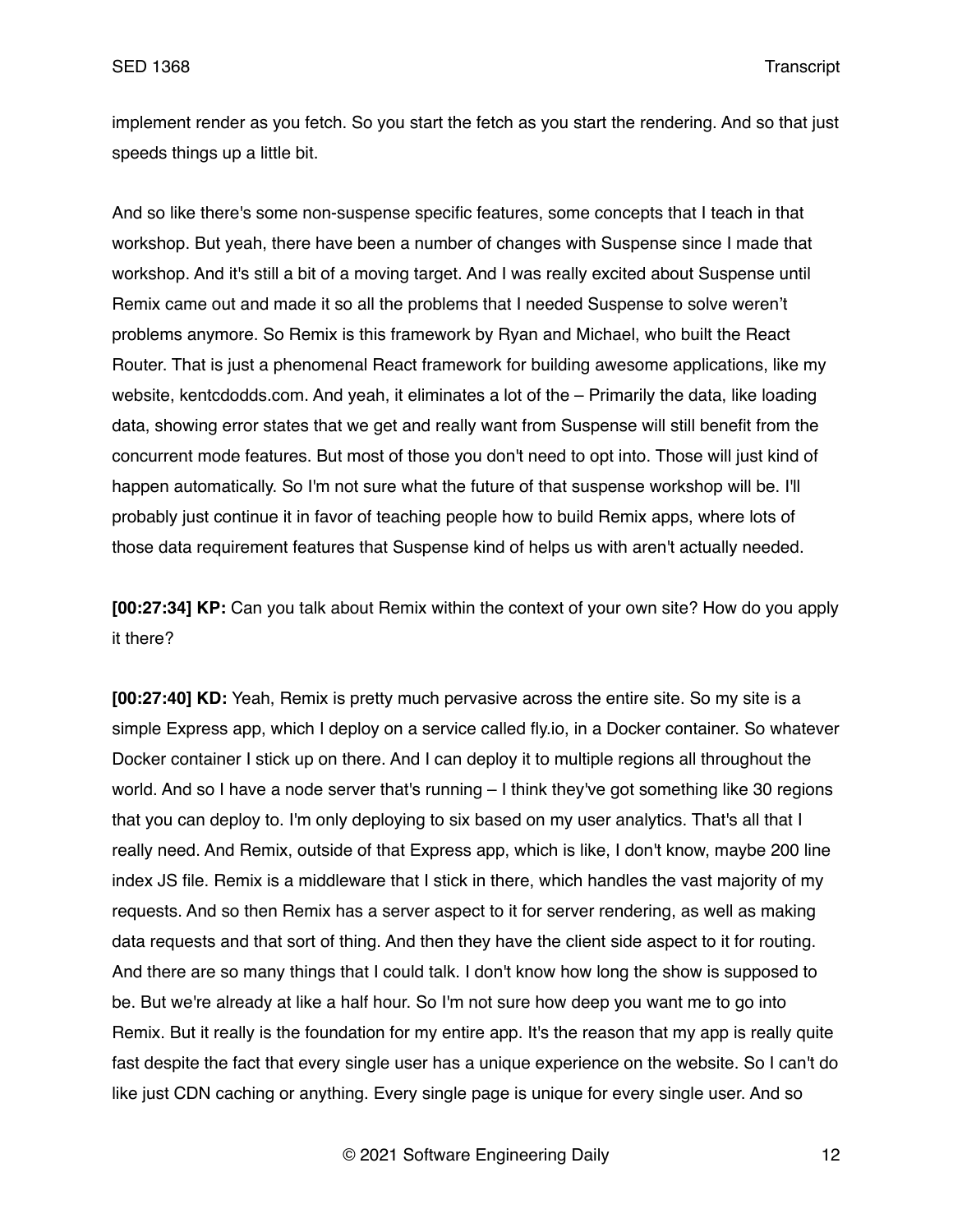Remix helps to enable that being just extremely fast and also a really maintainable project for me. So I can go a lot deeper into lots of different areas of this if we've got time for it. But I'll just go and stop there.

**[00:29:20] KP:** For sure. Definitely. Well, yeah, I'd love to unpack a number of things. First and foremost, what about the user experience changes from visitor to visitor?

**[00:29:26] KD:** Yeah. Oh, and actually, I just remembered. There's one thing I wanted to make sure to make clear. And that is, in my app, I'm using Remix as an express middleware. But one of the really cool features of Remix is its ability to deploy to really anywhere. There's Cloudflare worker support. So you can even do like computation on the edge on a CDN, which is very cool. Eventually, they'll support service workers as well. And so you'll be able to do 100% client-side offline-first application with Remix as well. And then like Vercel, and Azure, and all of these platforms, you can use Remix with. So it's not like Express specific.

So yeah, anyway, on my site, the things that are unique for each user, of course, there's the user avatar in the top. And then every page has at the bottom some suggested content, because my site is primarily a blog. That's where most of the traffic goes. I also have two podcasts on there. One is the Call Kent podcast, where you can record a question or discussion topic right in your browser. Then I get notified of your recording. And I can go at my convenience to go and listen to it, record a response. And then I submit that. And that goes back to my server. I use FFmpeg to stitch them all together with really cool bumpers and everything and put them up on to a podcast feed. So there's like a really strong app aspect to my site as well.

And then I also have another podcast that I do like the traditional recording ahead of time with guests. And so there's that content. And then we've got workshops, and talks, and all sorts of things. So primarily, it's the blog content that I'm recommending to people at the bottom of each page. And that is randomly like – So there are three suggestions, and one of them is just randomly selected. Another is one of the six most popular. And then the last one is related to whatever content you're looking at. And none of these will be content that you've read in the last, I think, six months or so. And then of course, as you're reading a blog post, I keep track of how long you've been on the page. And so as long as you've been on the page for about 60% of the amount of time that I estimated should take to read the post, and you scroll down to the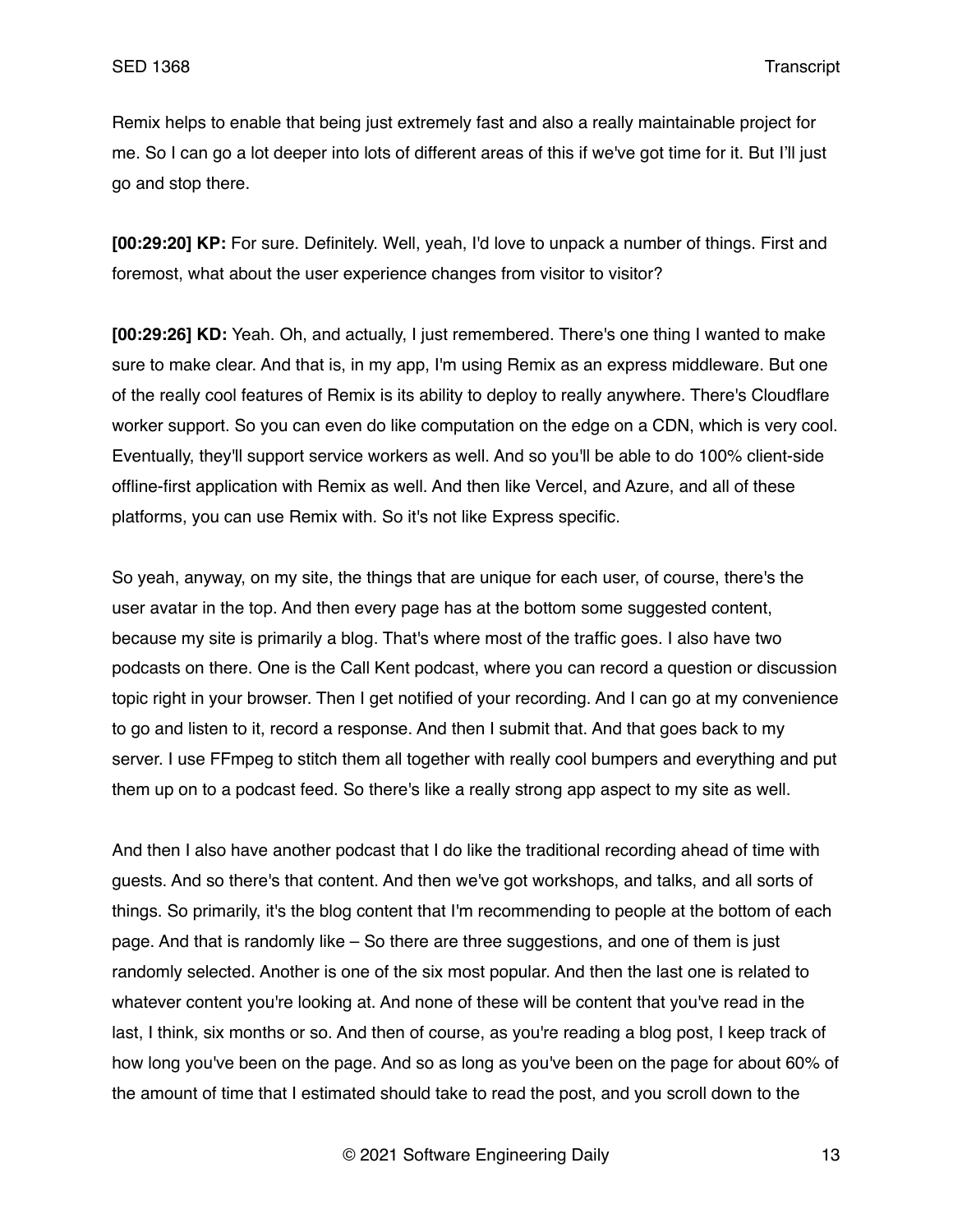bottom, I mark that as a read. And so I never show you content that you've already read recently.

And then in addition to that, when you sign up for a user account, you can select a team. So it's like kind of like Pokemon GO where you have the red, yellow, and blue. And so you choose a team. And then relative to how many team members you have, your read of each blog post will count toward the ranking of your team on that blog post and on the entire blog as a whole. And so then based on which team is the leader for the particular blog post, all of the links and highlights and everything will be that team's color. And then there's a ranking chart on each blog post as well to kind of gamify it and make it kind of fun. It's been a lot of fun that way.

So in addition to just your recommendations, every time you go to the blog, we are calculating this team ranking. And we're going to show that team ranking to you as well. So there are a lot of really interesting and fun things that I can do. And I only did them because it was so easy to do with Remix. With my blog before, with Gatsby, you certainly can't do anything user-specific without showing spinners. And that's what I did on my workshops page, I would show a spinner while I determined whether or not there were any available tickets for my workshops. And I didn't have any user accounts because then you'd have to show a spinner for the user's avatar. And like Gatsby is the leader in what's called SSG, which stands for static site generation. But I lovingly refer to it as spinner site generation. Because once you try to do anything that requires some up to date data where you're not having to rebuild the entire application or part of the application to update that data, anytime you have to do any of that – So as soon as you have a user account, basically, you'll have to show a spinner. And I don't want to make that tradeoff. I just feel like that's not a good user experience. So I was really glad to move from Gatsby.

But next is also a good one for server side rendering. The thing that I really love about remix -Well, there are lots of things I love about Remix. And I'll stop talking here in just a second so you can ask follow-ups. But Remix just makes all these interesting and fun features that I was thinking about possible and easily done in a way that I feel is maintainable in the long term, which I did not feel from other frameworks that I've used.

**[00:34:07] KP:** So getting rid of spinners is kind of interesting. My experience in React is I'll maybe have a component load. Or I guess it's not a component anymore. I'll have my object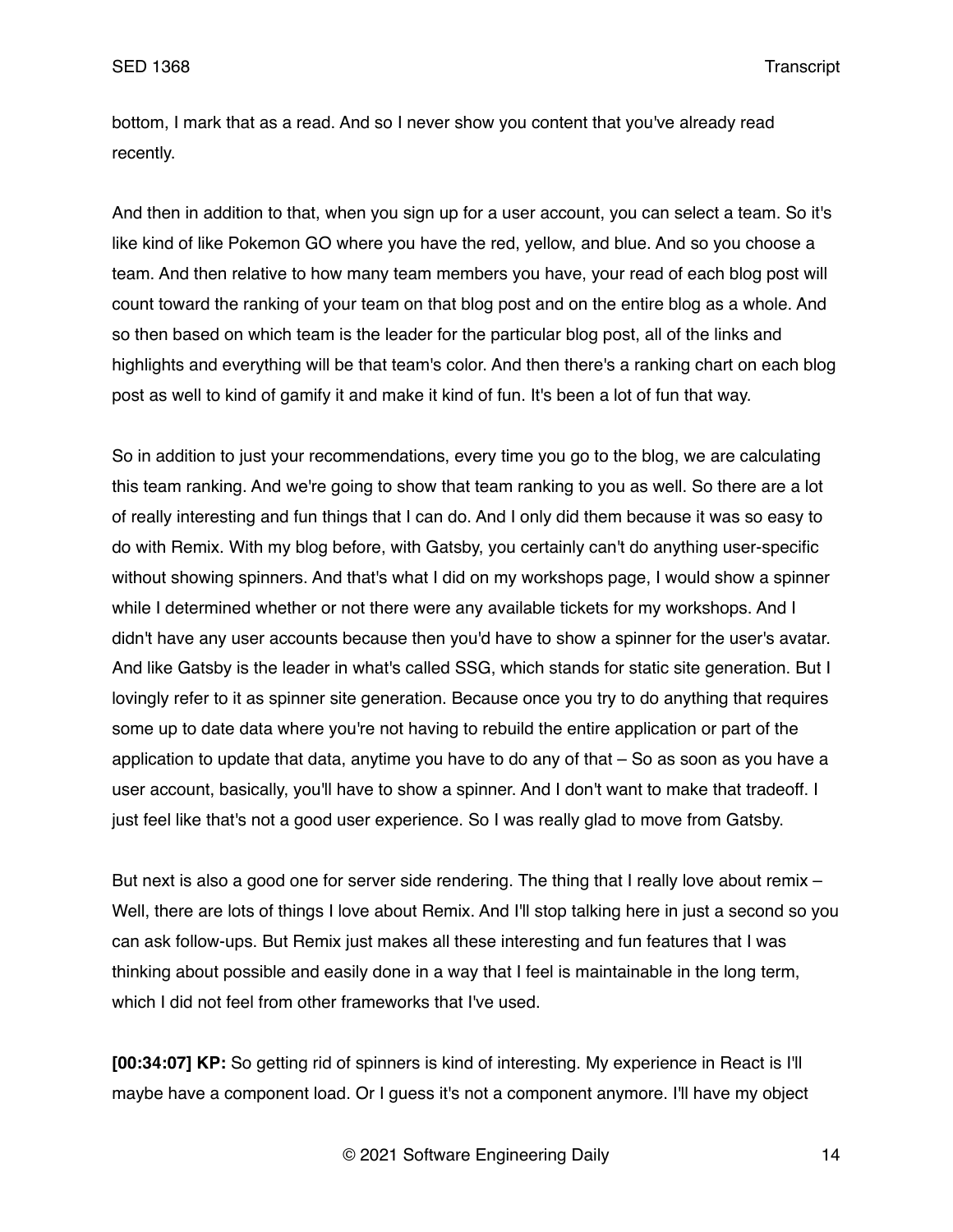load. It'll have a use state with some initial value. Maybe I'll kick off a hook to go call a REST endpoint to get the value. And before it comes back, I want to show a spinner. How do I get rid of that?

**[00:34:30] KD:** Yeah, so the way that you get rid of that is it's a little bit different depending on whether you're doing a document request or a script request. So a document request, you're coming to the page for the first time. That's going to be server rendered. There won't be any spinners anywhere, because you're creating all the HTML on the server side and just sending it all up as a response or streaming it. And so Remix, each of your route modules has the component that needs to be rendered and it also has an export that runs only server-side. It's called loader. And that is where you interact with any API's you want to go get your data, whether it be the transistor API for my podcasts, or the Tito API for my workshops, or even my own Postgres database with Prisma. And so I can go and get all the data that I need in the loader, and it's all running server-side. And then Remix takes care of getting that data into my component when it needs to render. And so on the server render, Remix will just say, "Okay, here are all of the route modules that match this route. And I will go and fire off or call all of those loaders in parallel so it runs really fast. And then we get that data back. And then I'll pass those on to the default export of each one of these routes. And there's nested routing. And so you have the root route. And then you have /workshops, /slug or whatever it is. And so each one of those will get rendered. And so that what's happens on the document request.

Now, once the app is hydrated, we're now doing client-side routing. Then the user clicks on a link. And so the URL actually gets updated. But before the router updates what component is showing, it actually makes a request to call off the loaders for the next route that's going to match and also does that in parallel. And once that data comes back, then it renders the components for the next page. And not just data, but also the code. So it's doing automatic code splitting and any CSS or anything else that I need any other assets I need for that page. So all of that happens before the router actually updates what's been rendered onto the screen.

And so for that reason, I never really have to think about pending states. I can. I can opt into those so I can show the user a nice pending state. If maybe I know that this page is always taking a long time to load its data, then I'd have a hook that Remix gives me to know what the next page is going to be. I could if, I wanted to, I could actually go with the old way of requesting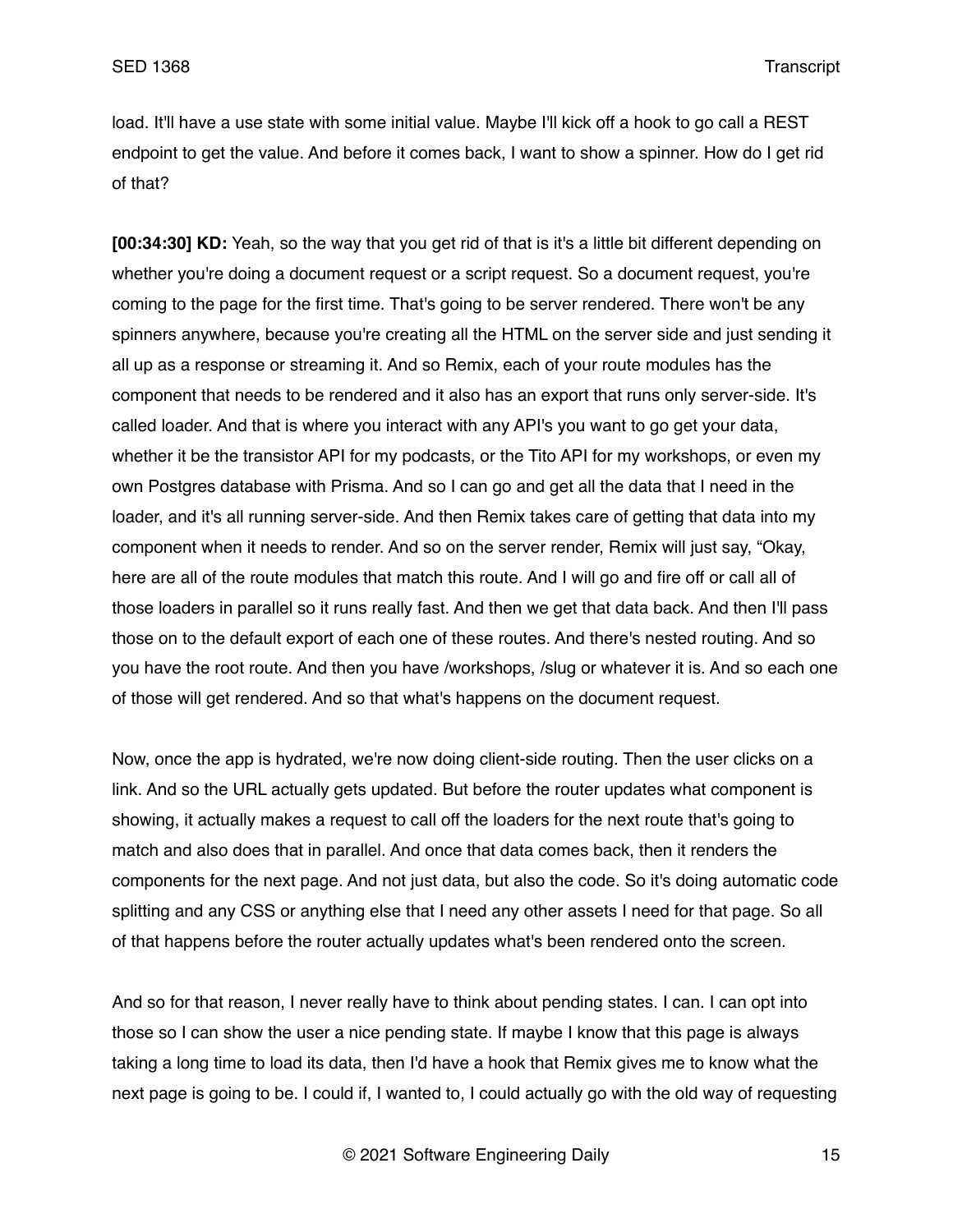it within the React component and show a spinner if that's the way I want to build it. But then to take things even further, Remix, you won't often find loading states for my app if you're using it like a regular user would. Now if you're like clicking around really fast and whatever, you probably could uncover a loading state.

But as you're hovering over the different links to the different places, or eventually Remix will probably add some additional smarts of knowing when you intend on clicking a link. So you won't even have to hover over it. But as you hover over it, or focus on it, Remix actually prefetches all of the assets and the data for that page. And so if you hover over something for a brief moment, then all of that data will actually get saved into the browser cache. So that when you actually click on it and Remix says, "Oh, okay, let me go get that data." It'll be right in the browser cache. And it's like milliseconds to get that out of the browser cache. And so there's no perceptible lag for navigating to the next page.

And for me, as a developer, I also don't need to think about pending states in every single component that I'm working with. I can. And what I do is I have like a global spinner that'll just show up after like 300 milliseconds if the request takes – Or the transition takes a while. But for most of the time, I'm not thinking about is my data here yet? Because it always is. And that is one of the things that just lifts an enormous maintenance burden off.

The other thing is that Remix route modules allow you to handle error states in a really declarative way. So your default export can always assume that the data is there, and there was no error in loading it. And then you have another export you can have on your route module that says, "Here's what I want you to show if there is an error." And so thinking about this is completely separate. And to take it even further, because Remix supports nested routing, your error state can be rendered in the context of the rest of the app. And so for the Call Kent podcast, each one of those rows that you have for an episode will just expand kind of like an accordion and show you the nested route, which is just the iframe for the transistor player, as well as the description and everything for the episode. So if there's an error in loading that episode, then I can have an error boundary there that I export from that module that says, "Hey, if this doesn't show up, then just say there was some problem loading this episode." And so the user can click on that. They'll see that error message. And the rest of the app is still working just fine. It's just that little part of the app that isn't working. And that also works with server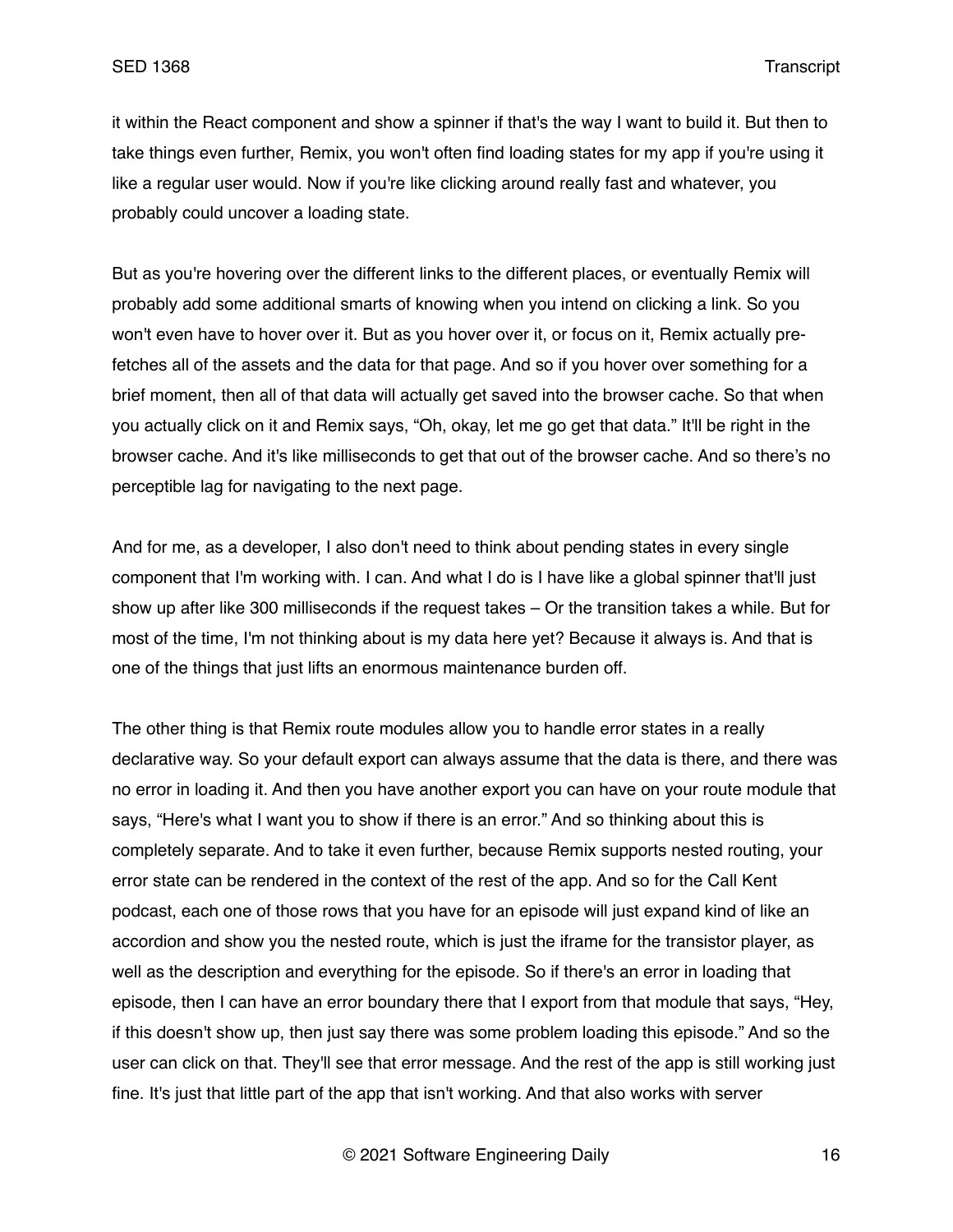rendering, which is actually a unique piece to Remix that they had to do a little bit of extra work, because error boundaries are a feature of React, but they don't work on the server. And so Remix team made it so that I can have this really nice declarative error handling API without having to worry about whether it'll work on the server. So these are just a couple of the things that make a Remix app really nice and maintainable and also just outrageously fast for the users. And a simpler website would be able to be way faster as well. Like if you don't have users, like you can increase the cache headers on your data and page requests so that it caches for an hour. Or then you could even better put a CDN in front of it and have that CDN cache for basically forever. And then you just purge whenever you have a content change or something.

So one of the things I love about Remix is how well it scales up and down based on the level of complexity of your app. And I don't feel like there's a correlated complexity metric there either. I feel like my app is – I've worked on a lot of apps and some apps that are shipped to millions of people and built by dozens of engineers. I've never felt so happy with the maintainability aspects of an app that I built. And so yeah, anyway, I've got so many other things I could tell you about Remix, but I talked too long. So I'll stop.

**[00:40:55] KP:** No worries. All really informative. I enjoyed poking around your site. I don't think we even got to cover all the bells and whistles that are there. It's great technology demonstration for sure. I'm curious if you've gotten any other feedback about it?

**[00:41:08] KD:** Yeah, so I've got this blog post titled How I Built a Modern Website in 2021, where I go into pretty good detail on the how I built a website in 2021. The blog post itself is 32 minutes long to read is the estimate there. So it is pretty lengthy. And I talk in-depth about a bunch of the technologies that I use, Remix included. And that blog post ended up on Hacker News, of course, as things do on Sunday. And I got a lot of negative feedback from people saying that it was highly over-engineered. And that is not surprising actually. In fact, I kind of like that, because it speaks to the fact that this is a real thing. Like there was a lot of serious engineering that went behind this. And the fact that they are claiming it's over-engineer just illustrates to me that they have no idea what this thing is capable of. Because they're saying things like – Well, of course, I didn't read the comments. You never read the comments on Hacker News. But I had other people tell me about the nature of the comments. And a lot of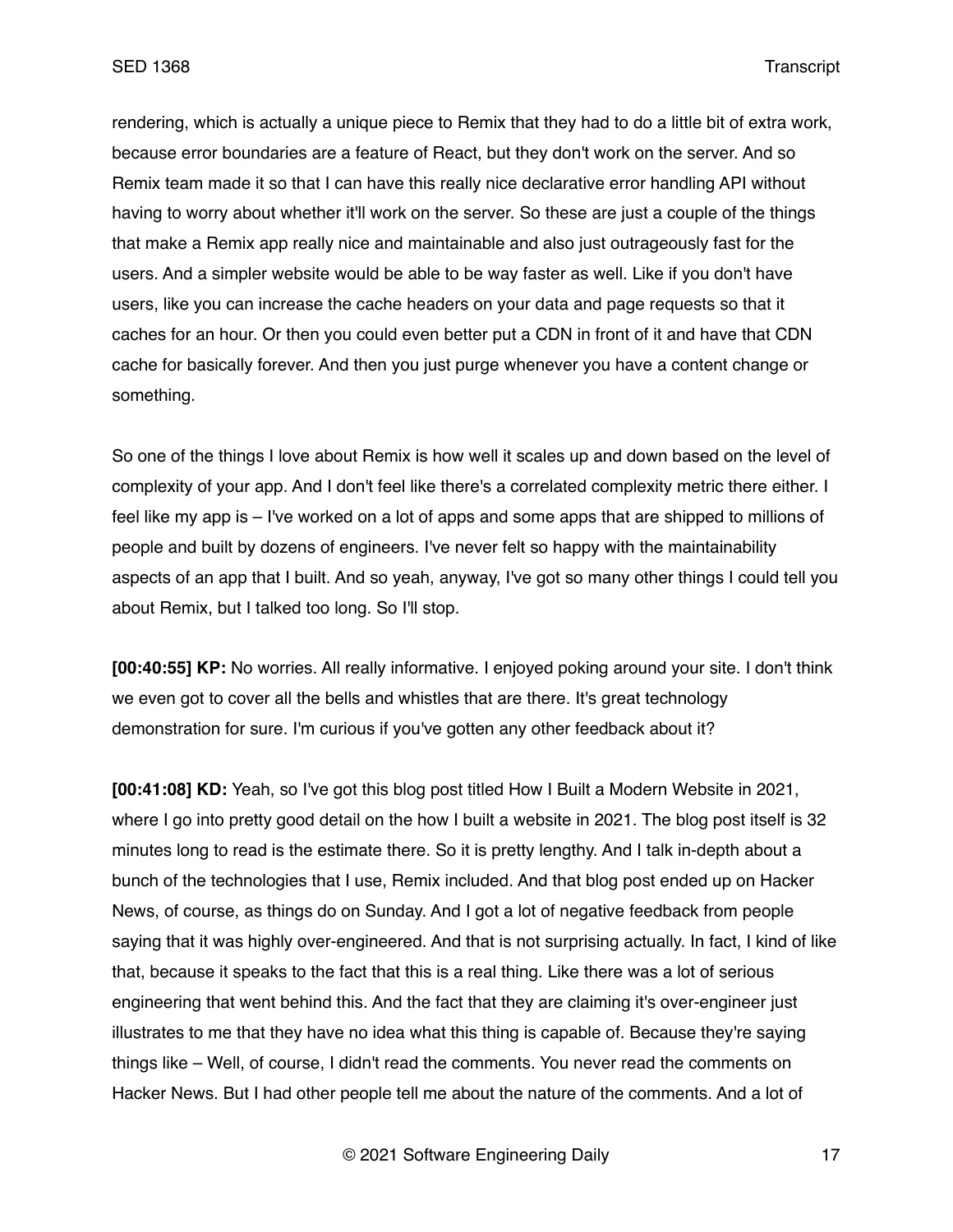people, I guess, were saying, "Oh, you could do this really easily with WordPress, or Next.js or something." And there's no way you could do what I'm doing with WordPress.

Like for one thing, because every single page is different for every single user – Well, first, I guess is you can't deploy WordPress to multiple regions throughout the world. And so the solution to that is, "Okay, well, let's put a CDN in front of it. That is deployed throughout the world. And now it's super-fast." Yes, that's true. And it doesn't hit your origin server. That's awesome. Except you can't do that with my site because every page is different for every user. Okay, so now you're stuck.

So the fact is that, yes, you could build a simpler site with simpler tools. I wouldn't say it's overengineered, but it is engineered. There're a lot of advanced things that I can do with this site. But my site, it's not one of those simpler types of sites. It's not just a blogfolio. But it's actually a legitimate app. And part of the reason why I wanted to do this is because as a teacher, when I first jumped into teaching full time about almost three or four years ago, I knew or I was concerned that I would lose touch with what it's like to build a real app with a team. And that's what I'm telling people, teaching people how to do. I'm trying to teach you how to build a real app with a team. And it's hard to do that if you haven't done it for a couple of years. And so I always figured, "Okay, well, I'll do this for a few years so I can focus on teaching and not have to take so much time doing other things. And then maybe I'll go back and build something." Well, I've done that now. I did have a team helped me with this. I had a UI dev who helped implement the designs that we had a designer make. And we had an illustrator, and a project manager. And like the whole thing. We had video editors, audio, people, everything. And so I have worked with a team. This codebase is approaching 30,000 lines of code. So it's not your blogfolio. It is a different thing entirely and has been extremely validating to all of the ideas that I've been teaching people for the last three years or so.

And now I'm super excited to teach people even more because things have changed in the last few years. And so, in particular, Remix is only a year old now. And it was in a developer preview. Just recently, they announced that they're going open source. They're going MIT. They're going to be free. Up until now, it's been a paid subscription model. And so I'm really looking forward to being able to teach people how to build better apps with Remix. And I've got workshops already scheduled that people listening to this could go check out my workshops page if they're